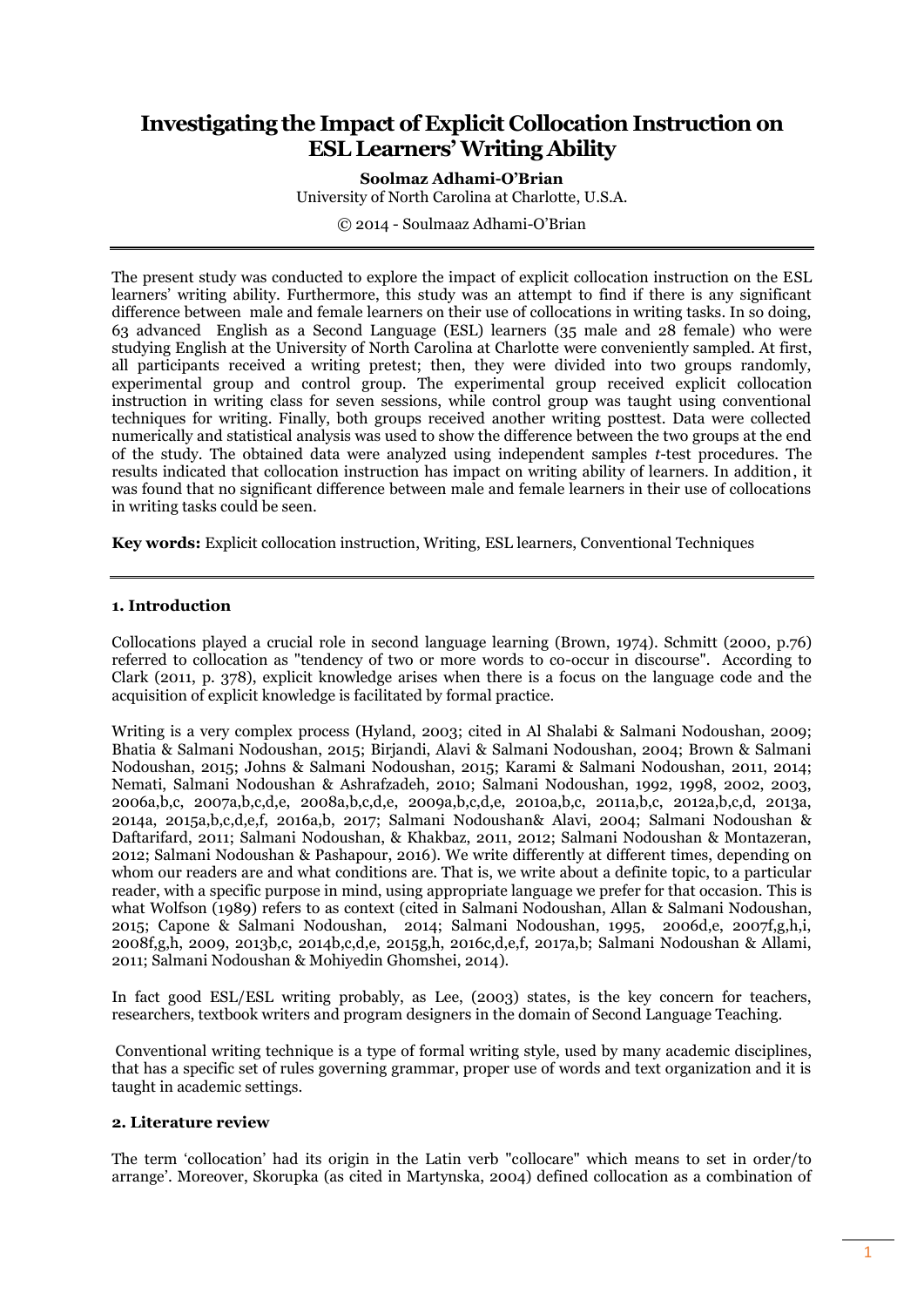words which did not convey the meaning individually, he pointed out that co-occurrence of some words could be determined and in some cases restricted by their meaning.

Many scholars have maintained that collocation knowledge is one important factor that contributes to the differences between native speakers and second language learners (Aston, 1995; Fillmore, 1979; Kjellmer, 1991; Pawley & Syder, 1983).

According to the Oxford Collocations Dictionary (2009), collocation exists in nearly all domains of English. Relatively no one can speak or write naturally without benefiting from collocation. With regard to students, selecting the appropriate collocation can enormously aid them to speak and write more naturally, and sound more native-like as a speaker or writer, even without considering their intelligibility degree.

English written by native speakers. Immersion in native idiomatic In order to improve the quality of interlanguage and enable the students to produce idiomatic English, teachers of English must attach sufficient importance to the teaching of collocation when teaching vocabulary. The teaching of a new word must be conducted in a given context (but not in isolation).

Students should be encouraged to listen to or read genuine English is helpful for developing good sense of English, especially good sense of collocation.

# **3. Method**

# **3.1. Participants**

Participants of this study were sixty three (*N*=63) English as a Second Language (ESL) advanced learners (*n*=35 males; *n*=28females), learning English at the University of North Carolina at Charlotte. The researcher used an English placement test (based on the Oxford Placement Test (OPT)) to ascertain the homogeneity of the participants. In this way, there would be no doubt that the participants' proficiency level was the same. Then they were all randomly divided into two groups: experimental group that received explicit collocation instruction, and control group that were given conventional techniques of writing instruction as placebo.

### **3.2. Instruments**

To check the impact of explicit collocation instruction on the writing ability of the participants of this study, the researcher asked the participants of both groups to take part in a pre-test before the instruction and a post-test after it with three weeks of rest between the pre- and post-tests. The pretest was a kind of composition writing. The post-test was also a writing task, which was a composition type. A standard scale was also used to decrease the subjectivity to the most possible level.

# **3.3. Data collection procedure**

First, the proficiency level of learners was determined in order to select advanced learners, using the Oxford Placement Test (OPT), to make sure that they were in the same level. Then, as it was mentioned in the previous part, they attended a pre-test and a post-test. Both tests were composition writing tests. It must be mentioned that participants were divided into two groups, each learning writing through different techniques. One group learned writing through explicit collocation and the other group learned writing through conventional techniques. The rater scored the participants of both groups by correcting the recorded written papers based on a pre-designed standardized scale which had been developed based on the TOEFL IBT writing scale, after correcting the paragraphs inter rater reliability was calculated. Their mean scores were derived for each learner. At the end, a series of *t*-tests, adjusted with bonferroni corrections of *alpha*, were conducted.

So as to analyze the data collected, the statistical methods using Statistical Package for the Social Sciences (SPSS) software (version 22) was used. In order to examine if explicit teaching of English collocations improves ESL learners' writing ability, a paired samples *t*-test was run, and in order to answer the second research question, the mean score was applied to show the difference between male and female on the use of collocation in writing task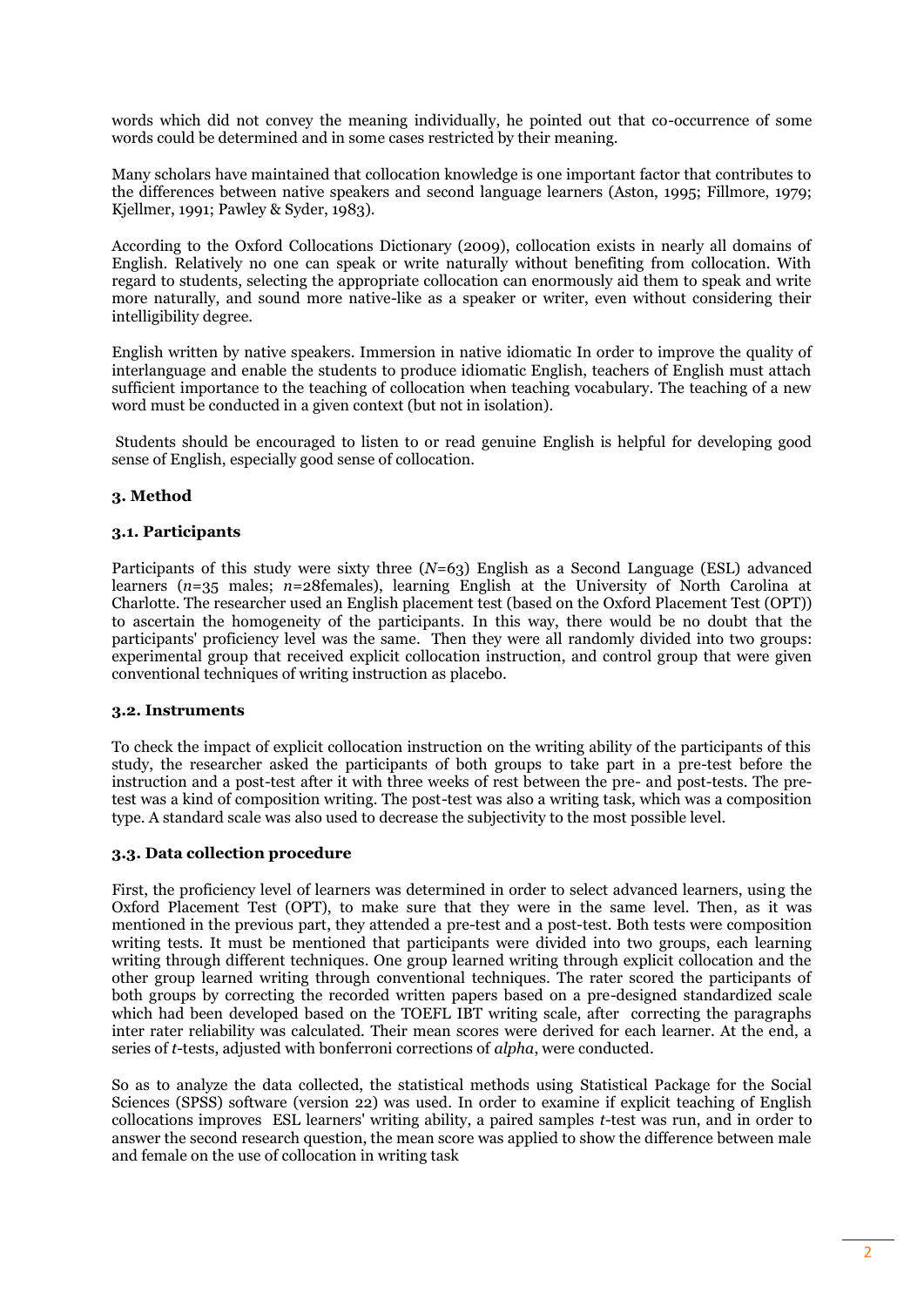## **4. Results**

This section relates to the descriptive and inferential statistics, concerning the impact of explicit collocation instruction on the writings are displayed in tables followed by their interpretations.

As the table 1 shows, the results of independent samples *t*-test run shows that the proficiency level of control and experimental group does not differ significantly, In fact they are homogeneous. The *sig.* value is above .05.

| Table 1a: Group Statistics |                 |    |         |         |                 |  |  |  |
|----------------------------|-----------------|----|---------|---------|-----------------|--|--|--|
|                            | Group           |    | M       | SD      | Std. Error Mean |  |  |  |
| proficiency                | Experimental 31 |    | 11.9032 | 2.22643 | .39988          |  |  |  |
|                            | Control         | 32 | 11.8750 | 1.75518 | .31027          |  |  |  |
|                            |                 |    |         |         |                 |  |  |  |

#### Table 1b: Independent Samples Test on Proficiency

|                                   | Levene's<br><b>Test</b> |      | t-test |            |      |        |                                                       |
|-----------------------------------|-------------------------|------|--------|------------|------|--------|-------------------------------------------------------|
|                                   |                         | Sig. |        |            |      |        | Sig. (2-tailed) Mean Difference Std. Error Difference |
| Equal<br>variances<br>assumed     | 1.703                   | .197 | .056   | 61         | .956 | .02823 | .50423                                                |
| Equal<br>variances<br>not assumed |                         |      | .056   | 57.002.956 |      | .02823 | .50614                                                |

#### **4.1. Pre- test result**

Table 2, below, shows: A *t*-test was run using the total score of the students of the two groups on pre collocation (pretest). The data analysis of the pre-test using SPSS is summarized in table 1 and that of the *t*-test is presented in table 2. The homogeneity of the groups was confirmed at (*alpha*=.05) significance level. As the table 1 reveals: the mean of the control group was 11.0625 and that of the experimental group was 11.7742. Table 2 shows that the difference was not significant at (*alpha*=0.05) significance level  $(p>0.05)$ . It confirms the homogeneity of the groups.

The results of the *t*-test analysis is shown in table 2, the results of independent samples *t*-test run also shows that the writing ability of all participants does not differ significantly prior to the study. The *sig*. value is above .05.

| Table 2a: Descriptive group statistics of the total pretest result |         |       |         |           |                 |  |  |
|--------------------------------------------------------------------|---------|-------|---------|-----------|-----------------|--|--|
|                                                                    | Group   |       | Mean    | <i>SD</i> | Std. Error Mean |  |  |
| Pre collocation Experimental                                       |         | $-21$ | 11.7742 | 2.06090   | .37015          |  |  |
|                                                                    | Control | 32    | 11.0625 | 1.79493   | .31730          |  |  |

Table 2b: Independent Samples *t*-test for equality of means

|                                     |                                      | Levene's<br>Test |      | $t$ -test     |                   |      |                                            |                   |
|-------------------------------------|--------------------------------------|------------------|------|---------------|-------------------|------|--------------------------------------------|-------------------|
|                                     |                                      | F                | Sig. |               | df                |      | Sig. (2-tailed) Mean Difference Std. Error | <b>Difference</b> |
| pre-<br>collocation variances 3.012 | Equal<br>assumed                     |                  |      | .088 1.463 61 |                   | .149 | .71169                                     | .48646            |
|                                     | Equal<br>variances<br>not<br>assumed |                  |      |               | 1.460 59.301 .150 |      | .71169                                     | .48754            |

#### **4.2. Post-test results**

Table 3, below, shows the means, standard deviations, standard error mean and the number of participants for the post tests in each group and for the two dependent variables. The mean scores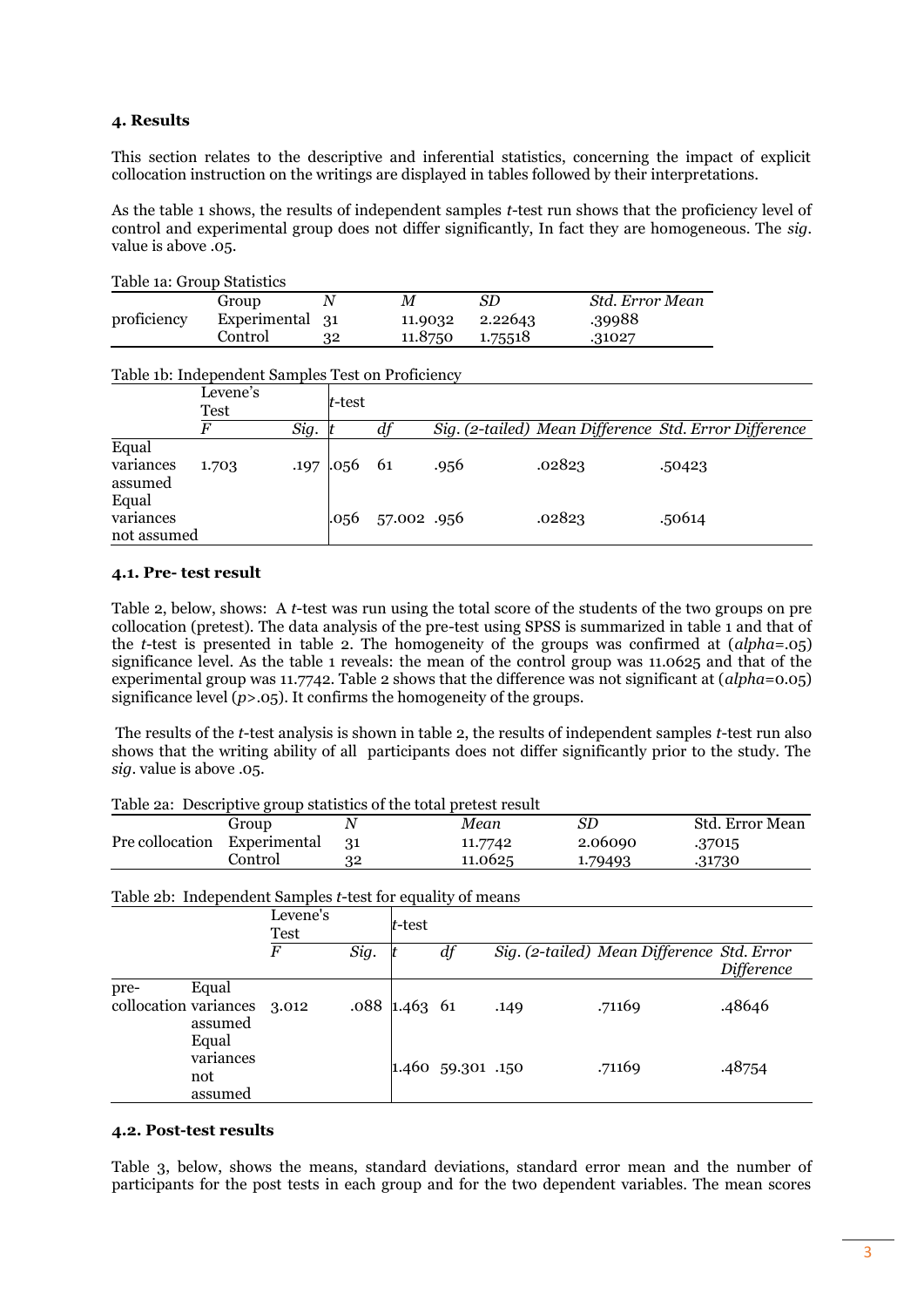show the superiority of the experimental group over the control group and this superiority is more visible in the scores of receptive and productive form task than the receptive and productive meaning tasks. The highest scores were achieved by the experimental group on the receptive and productive knowledge of form task  $(M = 14.6774, SD = 1.57)$  and the lowest scores were obtained by the control group on the same task  $(M = 12.0938, SD = 1.08)$ . The results of independent samples *t*-test run show that the experimental group significantly outperform the control group on the writing post-test which indicates that explicit collocation instruction has been more effective than the conventional instruction. The sig. value is below .05

|  |  |  |  | Table 3a: Descriptive group statistics of the total post-test results |
|--|--|--|--|-----------------------------------------------------------------------|
|--|--|--|--|-----------------------------------------------------------------------|

| Group                                               | N Mean                    | -SD | Std. Error Mean |
|-----------------------------------------------------|---------------------------|-----|-----------------|
| Post-writing Experimental 31 14.6774 1.57876 .28355 |                           |     |                 |
| Control                                             | 32 12.0938 1.08834 .19239 |     |                 |

Table 3b: Independent samples *t*-test for equality of means

|                                         | Levene's<br><b>Test</b> |      | $t$ -test       |                   |                       |                    |                                 |
|-----------------------------------------|-------------------------|------|-----------------|-------------------|-----------------------|--------------------|---------------------------------|
|                                         | $\boldsymbol{F}$        | Sig. |                 | df                | $Sig. (2-$<br>tailed) | Mean<br>Difference | <i>Std. Error</i><br>Difference |
| Post-writing Equal variances<br>assumed | 6.904                   |      | $.011$ 7.583 61 |                   | .000                  | 2.58367            | .34070                          |
| Equal variances not<br>assumed          |                         |      |                 | 7.540 53.091 .000 |                       | 2.58367            | .34266                          |

Independent sample t-test was used to determine whether Male/Female ESL learners use collocation in writing differently. They were significantly different.

Finding illustrated in table 6 reported that the mean score was (*M*= 12.9143, *SD*=1.61558) for males 'attitudes towards the impact of explicit collocation instruction and was (*M*=13.1786, *SD*=1.65672) for females'. In this table the t score was -.636.Although there was a difference between mean scores for males and females, this difference was not statistically significant.

Table 4a: Independent samples *t*-test for males and females' mean scores

|                  | gender |    | Mean    | SD      | Std. Error Mean |
|------------------|--------|----|---------|---------|-----------------|
| Post-<br>writing | male   | 35 | 12.9143 | 1.61558 | .27308          |
|                  | female | 28 | 13.1786 | 1.65672 | .31309          |
|                  |        |    |         |         |                 |

Table 4b: Independent samples *t*-test for equality of means

|                                         | Levene's<br>Test |      | t-test          |                     |                       |                           |                          |
|-----------------------------------------|------------------|------|-----------------|---------------------|-----------------------|---------------------------|--------------------------|
|                                         | F                | Sig. |                 | df                  | $Sig. (2-$<br>tailed) | Mean<br><i>Difference</i> | Std. Error<br>Difference |
| Post-writing Equal variances<br>assumed | .000             |      | $.990 - 638$ 61 |                     | .526                  | $-.26429$                 | .41427                   |
| Equal variances not<br>assumed          |                  |      |                 | $-.636$ 57.350 .527 |                       | $-0.26429$                | .41545                   |

As Table 5 depicts the Pearson correlation between the ratings of the two raters is .92 indicating that the two rater have consistently evaluated the performance of learners on the writing test. Therefore, the test has a high level of internal consistency.

| Table 5: Inter-rater reliability of writing test |               |
|--------------------------------------------------|---------------|
|                                                  | rater1 rater2 |
|                                                  |               |

|                 |                          | $.926**$                                                          |
|-----------------|--------------------------|-------------------------------------------------------------------|
| Sig. (2-tailed) |                          | .000                                                              |
| N               | 63                       | 63                                                                |
|                 |                          |                                                                   |
| Sig. (2-tailed) | .000                     |                                                                   |
| N               | 63                       | 63                                                                |
|                 | $\overline{\phantom{a}}$ | rater1 Pearson Correlation 1<br>rater2 Pearson Correlation .926** |

\*\* Correlation is significant at the 0.01 level (2-tailed)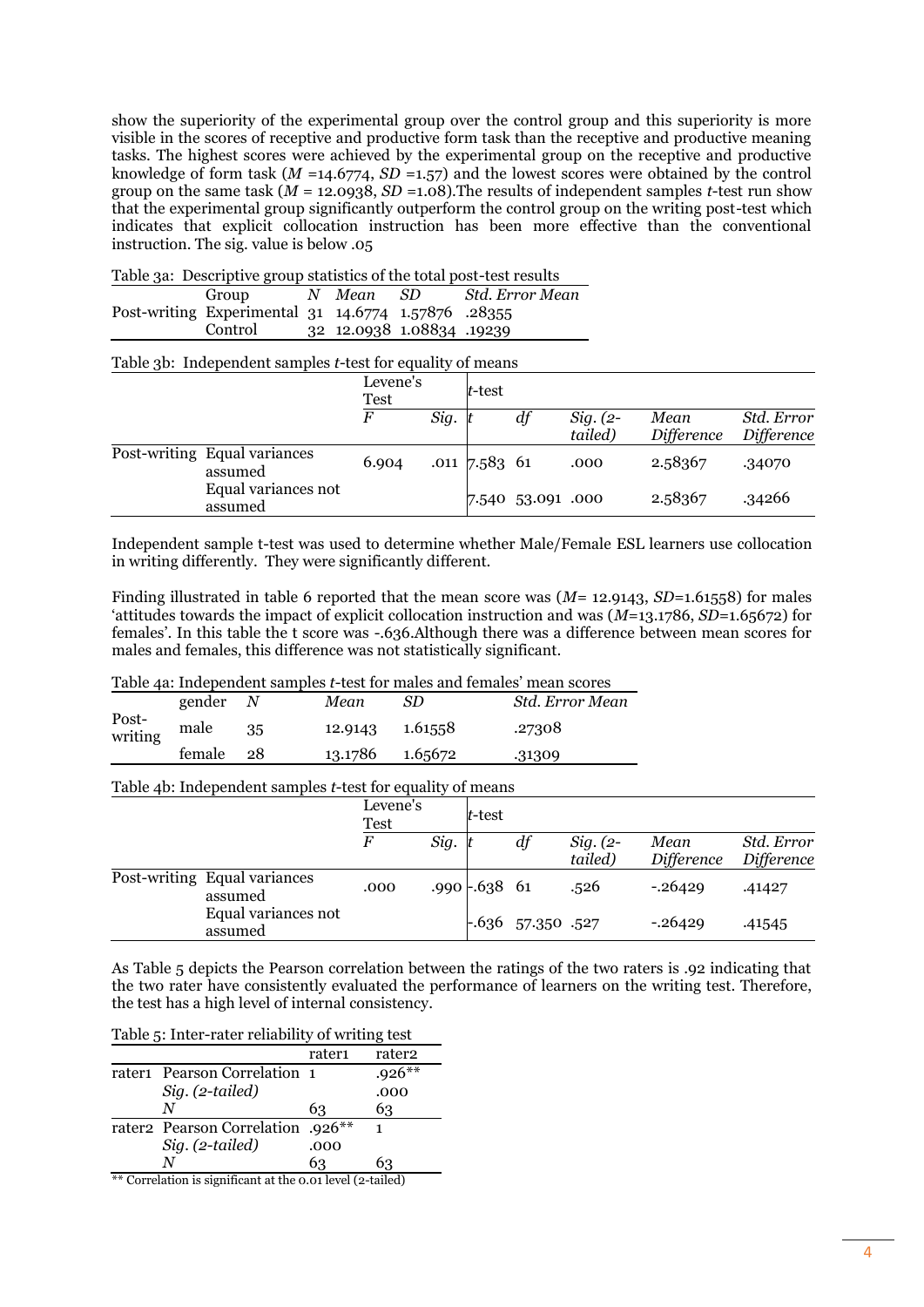## **5. Discussion**

As stated before, the goal of this study was to identify the impact of explicit collocation instruction on ESL learners' writing ability and then, to clarify the probable difference among male and female ESL learners concerning their use of collocation in writing tasks. Based on the results, the answers to the research questions are as follows:

RQ1. Does explicit collocation instruction have any effect on the ESL Learners' writing ability?

The first research question was asked to see if explicit teaching of English collocations improves ESL learners' writing ability. In order to examine any considerable change in the performance of the participants in English who received explicit method of teaching, a paired samples *t*-test was run. The *t*-test was used in order to compare the mean scores of the participants in English on the pretest and posttest to determine the usefulness of the treatment. The descriptive statistics and the results of the *t*-test for English, are illustrated in tables 2 to 5, separately.

RQ2. Are there any statistically significant differences between Male and female ESL learners on the use of collocations in writing tasks?

With regard to the second research question that deals with the difference between males and females on their use of collocation in writing task, it was found there is no significant difference among male and female ESL learners concerning their use of collocation instruction. And according to table 4 that the mean score was (*M*= 12.9143, *SD*=1.61558) for males and (*M*=13.1786, *SD*=1.65672) for females and *t-test* result was -0.636. Although there was a difference between mean scores for males and females, this difference was not statistically significant.

## **6. Conclusion**

As the results of the study reveal, the participants in the both groups (control and experimental) performed similarly in pre- test. In other words, no significant difference was found between the performance of the first group and second group at the beginning of the study. But after classroom treatment and employing explicit collocation instruction for experimental group and conventional writing for control group during seven sessions, the results showed that the participants' performances in two groups were significantly different and the subjects of the experimental group outperformed in posttest, because the mean score of the control group was 12.0938, while the mean score of the experimental group was 14.6774. So, according to the participants' performance in the both groups, the first null hypothesis of the study was rejected: "Ho.1 explicit collocation instruction does not have any significant effect on the ESL Learners' writing ability." while "Ho.2. There are not any statistically significant difference between male and female ESL learners on the use of collocations in writing." was confirmed.

# **Reference**

- Allan, K., & Salmani Nodoushan, M. A. (2015). Pragmatics: The state of the art (An online interview with Keith Allan). *International Journal of Language Studies, 9*(3), 147-154.
- Al Shalabi, M. F., & Salmani Nodoushan, M. A. (2009). Personality theory and TESOL. *Journal on Educational Psychology, 3*(1), 14-22.
- Aston, G. (1995). *Corpora in language pedagogy: Matching theory and practice*. New York: Cook & Seidlhofer.
- Bhatia, V. K., & Salmani Nodoushan, M. A. (2015). Genre analysis: The state of the art (An online interview with Vijay Kumar Bhatia). *International Journal of Language Studies, 9*(2), 121-130.
- Birjandi, P., Alavi, S. M., & Salmani Nodoushan, M. A. (2004). *Advanced writing*. Tehran: Zabankadeh publications.
- Brown, D. (1974). Advanced vocabulary teaching: The problem of collocation. *RELC Journal, 5*(2), 1- 11.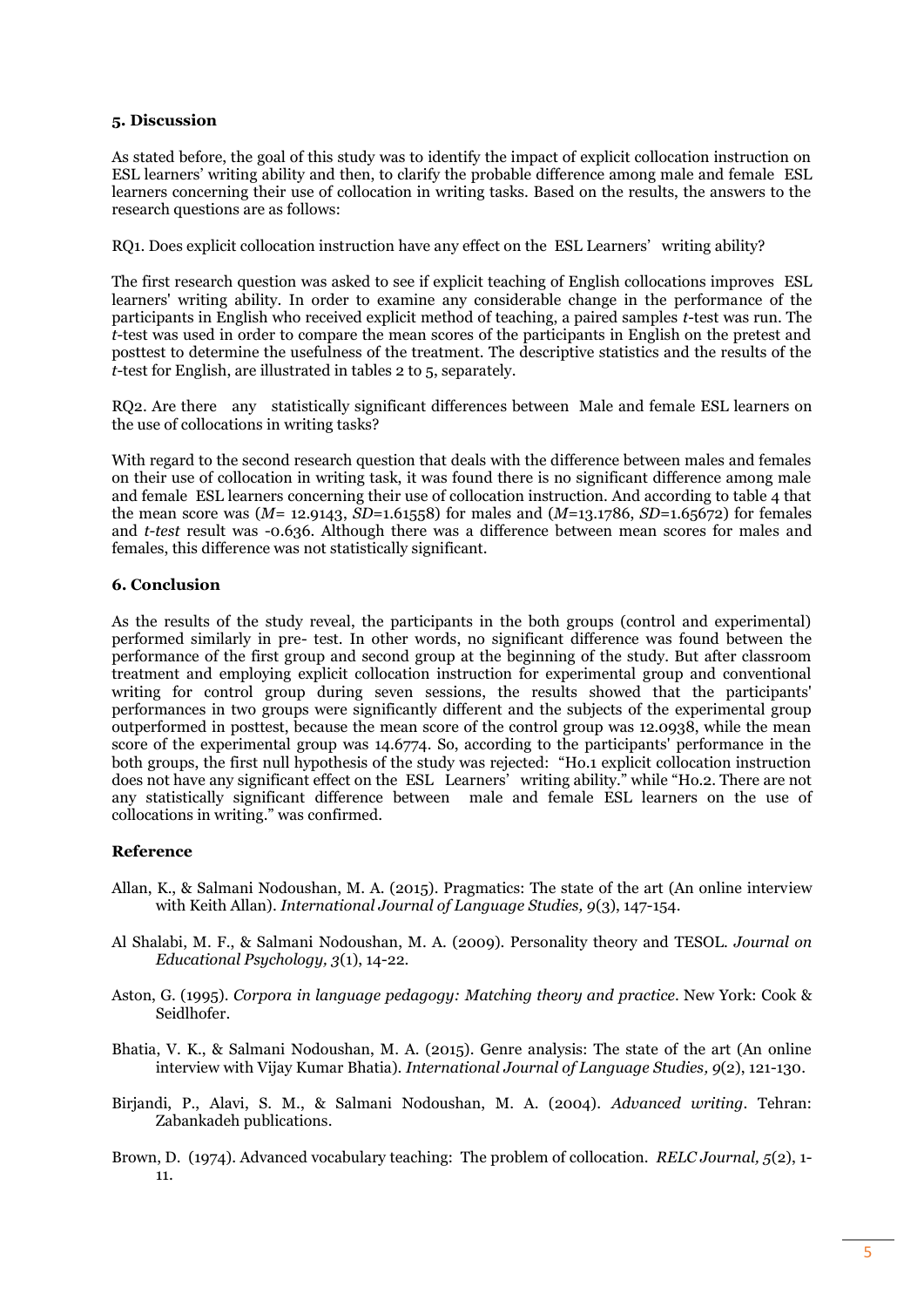- Brown, J. D., & Salmani Nodoushan, M. A. (2015). Language testing: The state of the art (An online interview with James Dean Brown). *International Journal of Language Studies, 9*(4), 133-143.
- Capone, A., & Salmani Nodoushan, M. A. (2014). On indirect reports and language games: Evidence from Persian. *Rivista Italiana di Filosofia del Linguaggio, 8*(2), 26-42.
- Clark, I. L. (2011). *Concepts in composition: Theory and practice in the teaching of writing*. London: Routledge.
- Fillmore, J. C. (1979). On fluency. In D. K. C. J. Fillmore & W. Wang (Eds.), *Individual Differences in Language Ability and Behavior*, (pp. 85-101). New York: Academic Press.
- Hyland, K. (2003). *Second language writing*. London: Cambridge University Press.
- Johns, A. M., & Salmani Nodoushan, M. A. (2015). English for Specific Purposes: The state of the art (An online interview with Ann M. Johns). *International Journal of Language Studies, 9*(2), 113-120.
- Karami, H., & Salmani Nodoushan, M. A. (2011). Differential item functioning (DIF): Current problems and future directions. *International Journal of Language Studies, 5*(3), 133-142.
- Karami, H., & Salmani Nodoushan, M. A. (2014). The impact of analogy on L3 reading comprehension. *The Reading Matrix: An International Online Journal, 14*(1), 112-120.
- Kjellmer, G. (1991). A mint of phrases. English corpus linguistics. *Studies in honor of Jan Svartvik*, (pp. 111-127).
- Lee, S. (2003). Teaching EFL writing in the university: Related issues, insights, and implications. *Journal of National Taipei Teachers College, 16*(1), 111-136.
- Martynska, M. (2004). Do English learners know collocations? *Investigationes Linguisticae, XI*, 1-12.
- Nemati, M., Salmani Nodoushan, M. A., & Ashrafzadeh, A. (2010). Learning strategies in proficient and less proficient readers in medicine. *Journal on Educational Psychology, 4*(2), 19-32.
- Oxford University Press. (2009). *Oxford Collocations Dictionary* (2nd Edition). Oxford: Oxford University Press.
- Pawley, A., & Syder, F. H. (1983). Two puzzles for linguistic theory: Native-like selection and nativelike fluency. In J. C. Richards & R. W. Schmidt (Eds.), *Language and Communication*, (pp. 191- 225). London: Longman.
- Salmani Nodoushan, M. A. (1992). A review of diploma English exam. *The FLT Journal (Roshd), 35*, 14-19.
- Salmani Nodoushan, M. A. (1995). *A sociopragmatic comparative study of ostensible invitations in English and Farsi*. Unpublished Master's Thesis, University of Isfahan, Isfahan, Iran.
- Salmani Nodoushan, M. A. (1998). Correlation in language testing. *The Research Quarterly of Arak Islamic Azad University,1*, 139-142.
- Salmani Nodoushan, M. A. (2002). *Text-familiarity, reading tasks and ESP test performance: A study on Iranian LEP and Non-LEP university students*. Unpublished PhD Dissertation, University of Tehran, Tehran, Iran.
- Salmani Nodoushan, M. A. (2003). Text-familiarity, reading tasks and ESP test performance: A study on Iranian LEP and Non-LEP university students. *The Reading Matrix, 3*(1), online.
- Salmani Nodoushan, M. A. (2006a). Language teaching: State of the art. *Asian EFL Journal, 8*(1), 169-193.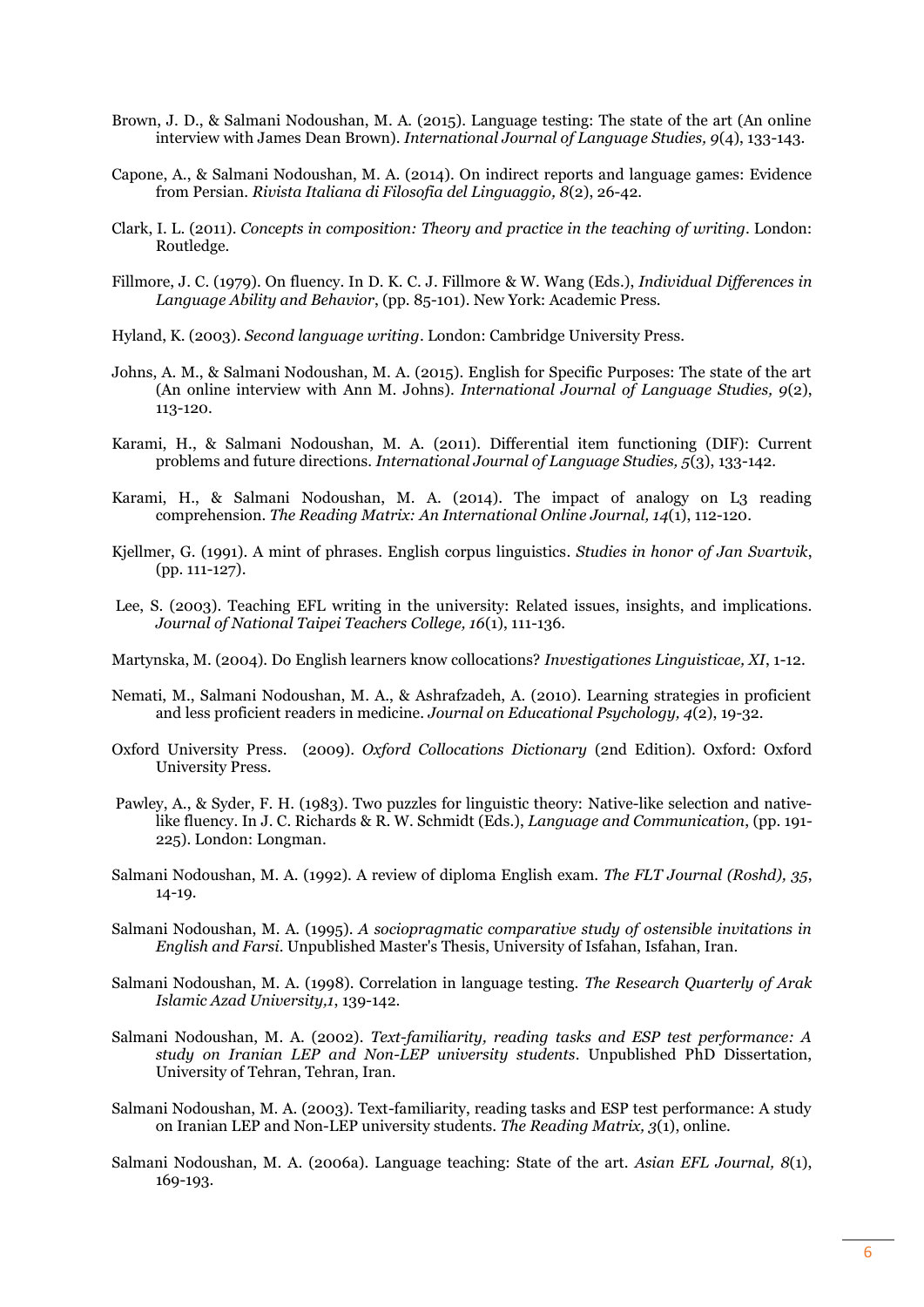- Salmani Nodoushan, M. A. (2006b). Does field independence relate to performance on communicative language tests? *Journal of Educational Technology, 3*(3), 79-85.
- Salmani Nodoushan, M. A. (2006c). Research in the language classroom: State of the art. *Journal of Educational Technology, 3*(2), 63-72.
- Salmani Nodoushan, M. A. (2006d). A sociopragmatic comparative study of ostensible invitations in English and Farsi. *Speech Communication, 48*(8), 903-912.
- Salmani Nodoushan, M. A. (2006e). Greetings forms in English and Persian: A sociopragmatic perspective. *International Journal of Language, Culture, and Society, 17*. online.
- Salmani Nodoushan, M. A. (2007a). Error treatment in the EFL writing class: Red pen method versus remedial instruction. *Journal of Educational Technology, 4*(3), 53-58.
- Salmani Nodoushan, M. A. (2007b). Is Field Dependence or Independence a Predictor of EFL Reading Performance? *TESL Canada Journal, 24*(2), 82-108.
- Salmani Nodoushan, M. A. (2007c). Thinking on the write path. *Training Journal, May 2007*, 37-40.
- Salmani Nodoushan, M. A. (2007d). Are task type and text familiarity predictors of performance on tests of English for specific purposes? *Asian ESP Journal, 3*(1), 67-96.
- Salmani Nodoushan, M. A. (2007e). Is text cohesion a precursor to reading success? *Journal of Educational Technology, 3*(4), 87-91.
- Salmani Nodoushan, M. A. (2007f). Conversational Strategies in Farsi Complaints: The Case of Iranian Complainers. *PhiN: Philologie Netz, 39*, 20-37.
- Salmani Nodoushan, M. A. (2007g). On adopting a cognitive orientation in EFL writing classroom. *Journal on Educational Psychology, 1*(1), 15-18.
- Salmani Nodoushan, M. A. (2007h). Politeness markers in Persian requestives. *The Linguistics Journal, 2*(1), 43-68.
- Salmani Nodoushan, M. A. (2007i). Iranian complainees' use of conversational strategies: A politeness study. *International Journal of Language Studies, 1*(1), 29-56.
- Salmani Nodoushan, M. A. (2008a). A critique of the brave new world of K-12 education. *Journal on School Educational Technology, 4*(2), 1-6.
- Salmani Nodoushan, M. A. (2008b). Language and literacy development in prelingually-deaf children. *Journal on Educational Psychology, 2*(2), 16-20.
- Salmani Nodoushan, M. A. (2008c). The role of metacognition in the language teaching profession. *Journal on Educational Psychology, 2*(1), 1-9.
- Salmani Nodoushan, M. A. (2008d). Performance assessment in language testing. *Journal on School Educational Technology, 3*(4), 1-7.
- Salmani Nodoushan, M. A. (2008e). A Framework for Task-Oriented Language Instruction. *Journal on School Educational Technology, 3*(3), 5-16.
- Salmani Nodoushan, M. A. (2008f). The Quantum Human Computer (QHC) Hypothesis. *Journal of Educational Technology, 4*(4), 28-32.
- Salmani Nodoushan, M. A. (2008g). Persian requests: Redress of face through indirectness. *International Journal of Language Studies, 2*(3), 257-280.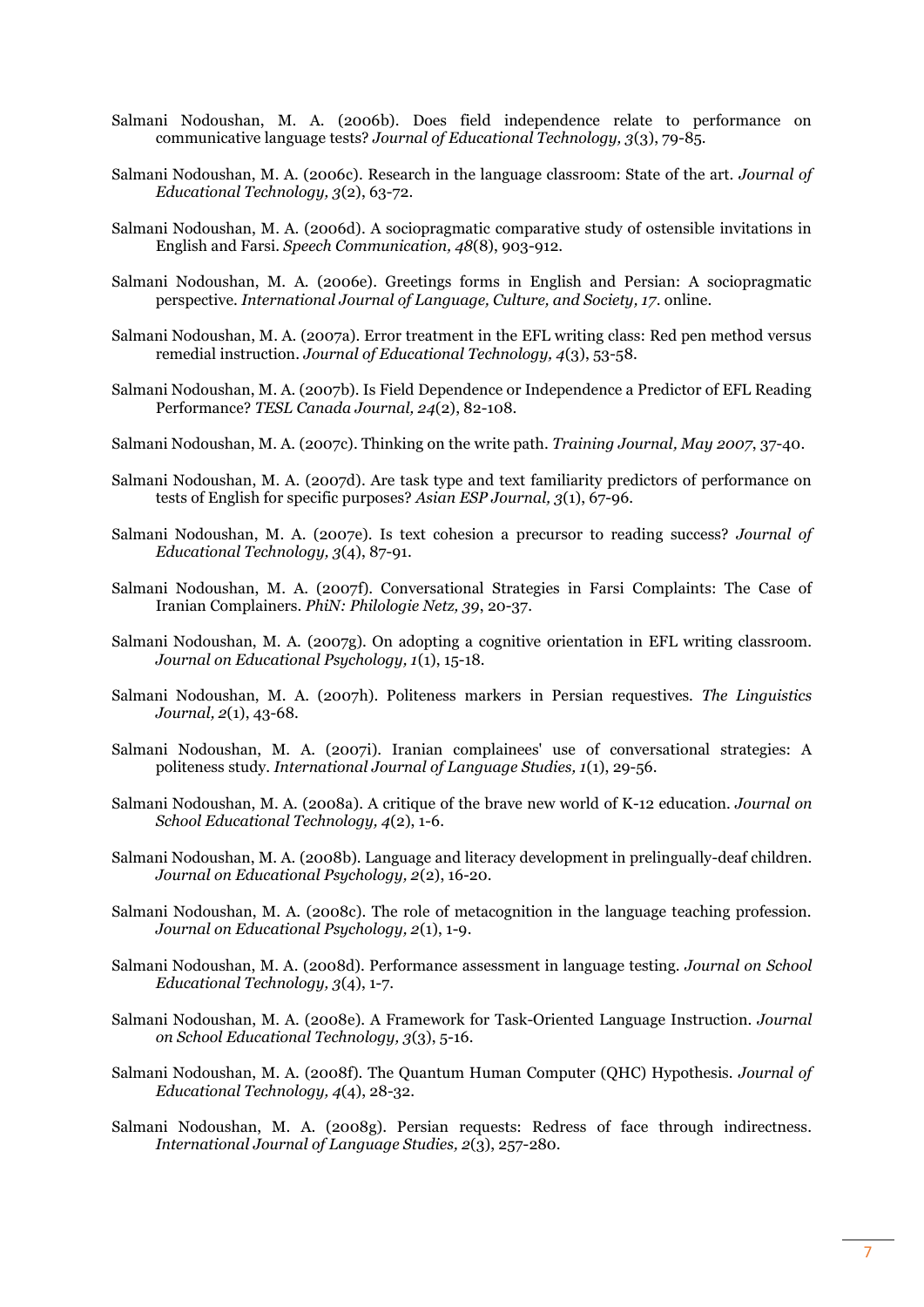- Salmani Nodoushan, M. A. (2008h). Conversational Strategies in Farsi Complaints: The Case of Iranian Complainees. *International Journal of Language Studies, 2*(2), 187-214.
- Salmani Nodoushan, M. A. (2009a). The Shaffer-Gee perspective: Can epistemic games serve education? *Teaching and Teacher Education, 25*(6), 897-901.
- Salmani Nodoushan, M. A. (2009b). Measurement theory in language testing: Past traditions and current trends. *Journal on Educational Psychology, 3*(2), 1-12.
- Salmani Nodoushan, M. A. (2009c). Improving learning and teaching through action research. *Modern Journal of Applied Linguistics, 1*(4), 211-222.
- Salmani Nodoushan, M. A. (2009d). Is EFL study major a predictor of language achievement. *Modern Journal of Applied Linguistics, 1*(3), 182-193.
- Salmani Nodoushan, M. A. (2009e). Identifying sources of bias in EFL writing assessment through multiple trait scoring. *Modern Journal of Applied Linguistics, 1*(2), 28-53.
- Salmani Nodoushan, M. A. (2010a). The silent disarmers: What L1 habits do to FL success. *Modern Journal of Applied Linguistics, 2*(2), 187-189.
- Salmani Nodoushan, M. A. (2010b). The Interface between interim assessment and feedback: An opinion paper. *Journal on Educational Psychology, 4*(3), 1-8.
- Salmani Nodoushan, M. A. (2010c). The impact of formal schemata on L3 reading recall. *International Journal of Language Studies, 4*(4), 357-372.
- Salmani Nodoushan, M. A. (2011a). Reflective teaching in English as a Foreign Language (EFL) classes: An overview. *Journal on School Educational Technology, 6*(3), 1-6.
- Salmani Nodoushan, M. A. (2011b). The place of genre analysis in international communication. *International Journal of Language Studies, 5*(1), 63-74.
- Salmani Nodoushan, M. A. (2011c). A structural move analysis of discussion sub-genre in applied linguistics. *6th International Conference on Languages, E-Learning and Romanian Studies*, Lund University, June 3-5, 2011, Marstrand, Sweden.
- Salmani Nodoushan, M. A. (2012a). Self-regulated learning (SRL): Emergence of the RSRLM model. *International Journal of Language Studies, 6*(3), 1-16.
- Salmani Nodoushan, M. A. (2012b). The impact of locus of control on language achievement. *International Journal of Language Studies, 6*(2), 123-136.
- Salmani Nodoushan, M. A. (2012c). A structural move analysis of discussion sub-genre in applied linguistics. *DacoRomania, 17*(2), 199-212.
- Salmani Nodoushan, M. A. (2012d). Rethinking face and politeness. *International Journal of Language Studies, 6*(4), 119-140.
- Salmani Nodoushan, M. A. (2013a). The bilingual self or selves? *Annals Universitatis Apulensis - Series Philologica, 14*(2), 503-510.
- Salmani Nodoushan, M. A. (2013b). The social semiotics of funerary rites in Iran. *International Journal of Language Studies, 7*(1), 79-102.
- Salmani Nodoushan, M. A. (2013c). Review of Philosophical perspectives for pragmatics. *Linguistik Online, 58*(1), 119-126.
- Salmani Nodoushan, M. A. (2014a). Assessing writing: A review of the main trends. *Studies in English Language and Education, 1*(2), 119-129.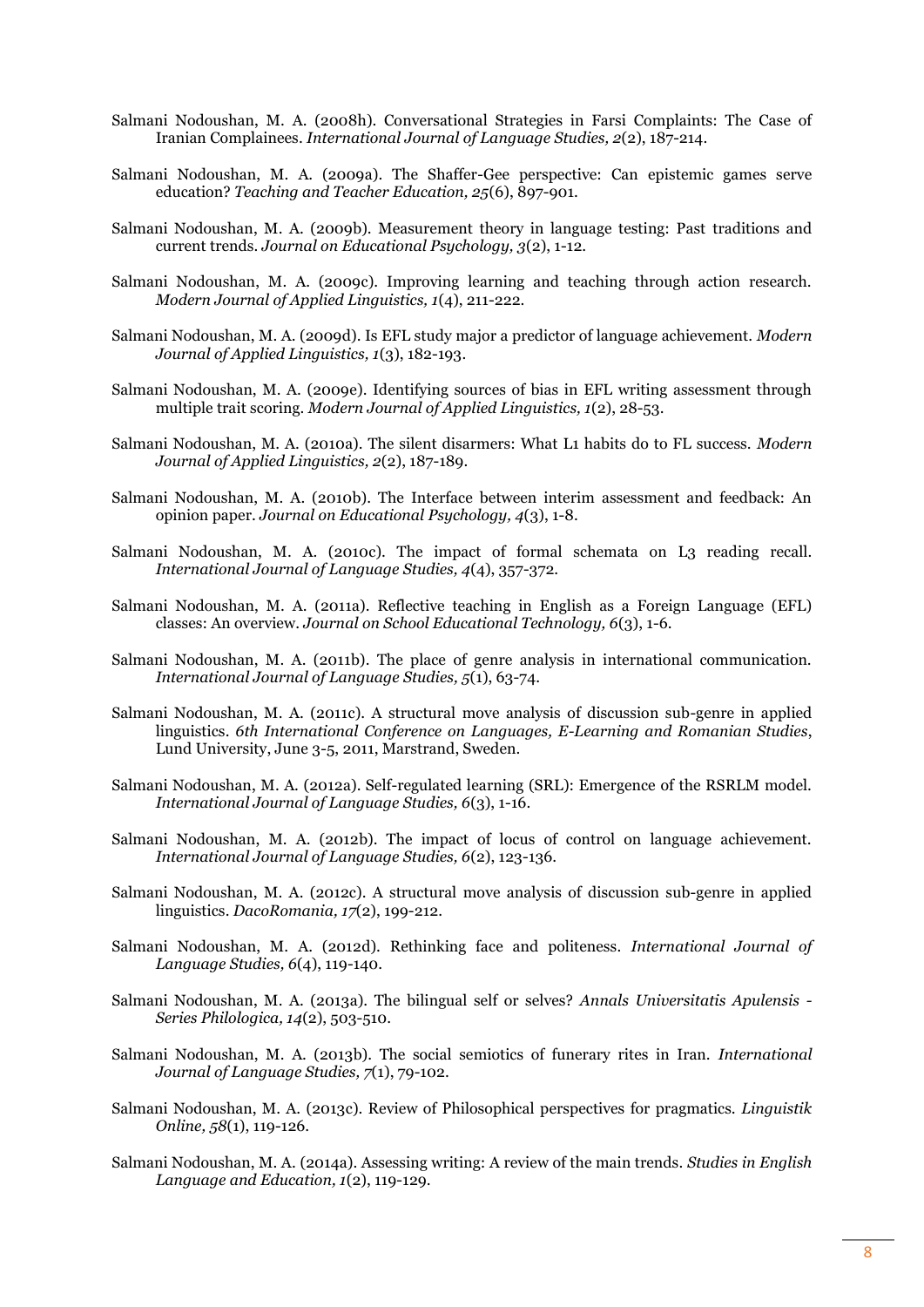- Salmani Nodoushan, M. A. (2014b). Review of Perspectives on linguistic pragmatics. *Intercultural Pragmatics, 11*(4), 645-649. (DOI: 10.1515/ip-2014-0028)
- Salmani Nodoushan, M. A. (2014c). Review of Perspectives on pragmatics and philosophy. *Intercultural Pragmatics, 11*(2), 301-306. (DOI: DOI 10.1515/ip-2014-0013)
- Salmani Nodoushan, M. A. (2014d). Speech acts or language micro- and macro-games? *International Journal of Language Studies, 8*(4), 1-28.
- Salmani Nodoushan, M. A. (2014e). Cognitive versus learning styles: Emergence of the Ideal Education Model (IEM). *Journal on Educational Psychology, 8*(2), 31-39.
- Salmani Nodoushan, M. A. (2015a). Anxiety as it pertains to EFL writing ability and performance. *Journal on Educational Psychology, 8*(4), 1-12.
- Salmani Nodoushan, M. A. (2015b). Review of Ways of learning: Learning theories and learning styles in the classroom. *British Journal of Educational Technology, 46*(6), E34-E35.
- Salmani Nodoushan, M. A. (2015c). Review of Networked Learning: An Educational Paradigm for the Age of Digital Networks. *British Journal of Educational Technology, 46*(6), E31-E32.
- Salmani Nodoushan, M. A. (2015d). Review of An Anthropology of Learning: On Nested Frictions in Cultural Ecologies. *British Journal of Educational Technology, 46*(6), E30-E31.
- Salmani Nodoushan, M. A. (2015e). Review of Cognitive coaching. *British Journal of Educational Technology, 46*(5), E21-E22.
- Salmani Nodoushan, M. A. (2015f). Review of Teaching for creativity in the common core classroom. *British Journal of Educational Technology, 46*(5), E21-E22.
- Salmani Nodoushan, M. A. (2015g). The secret life of slurs from the perspective of reported speech. *Rivista Italiana di Filosofia del Linguaggio, 9*(2), 92-112.
- Salmani Nodoushan, M. A. (2015h). Review of Intercultural pragmatics. *Pragmatics & Society, 6*(1), 152–156. doi 10.1075/ps.6.1.08nod
- Salmani Nodoushan, M. A. (2016a). Working on the 'write' path: Improving EFL students' argumentative-writing performance through L1-mediated structural cognitive modification. *International Journal of Language Studies, 10*(4), 131-152.
- Salmani Nodoushan, M. A. (2016b). Review of The diagnosis of reading in a second or foreign language. *International Journal of Applied Linguistics, 26*(3), 449-451. (doi: 10.1111/ijal.12156)
- Salmani Nodoushan, M. A. (2016c). Rituals of death as staged communicative acts and pragmemes. In A. Capone & J. L. Mey (Eds.), *Interdisciplinary Studies in Pragmatics, Culture and Society*, (pp. 925-959). Heidelberg: Springer.
- Salmani Nodoushan, M. A. (2016d). *An encyclopedic dictionary of research*. Tehran: Iranian Institute for Encyclopedia Research.
- Salmani Nodoushan, M. A. (2016e). On the functions of swearing in Persian. *Journal of Language Aggression and Conflict, 4*(2), 234-254.
- Salmani Nodoushan, M. A. (2016f). Persian speakers' use of refusal strategies across politeness systems. *PhiN: Philologie Netz, 76*, 61-77.
- Salmani Nodoushan, M. A. (2017a). Lexemes, practs, and those who have yet to decide. *Linguistik Online, 83*, in press.